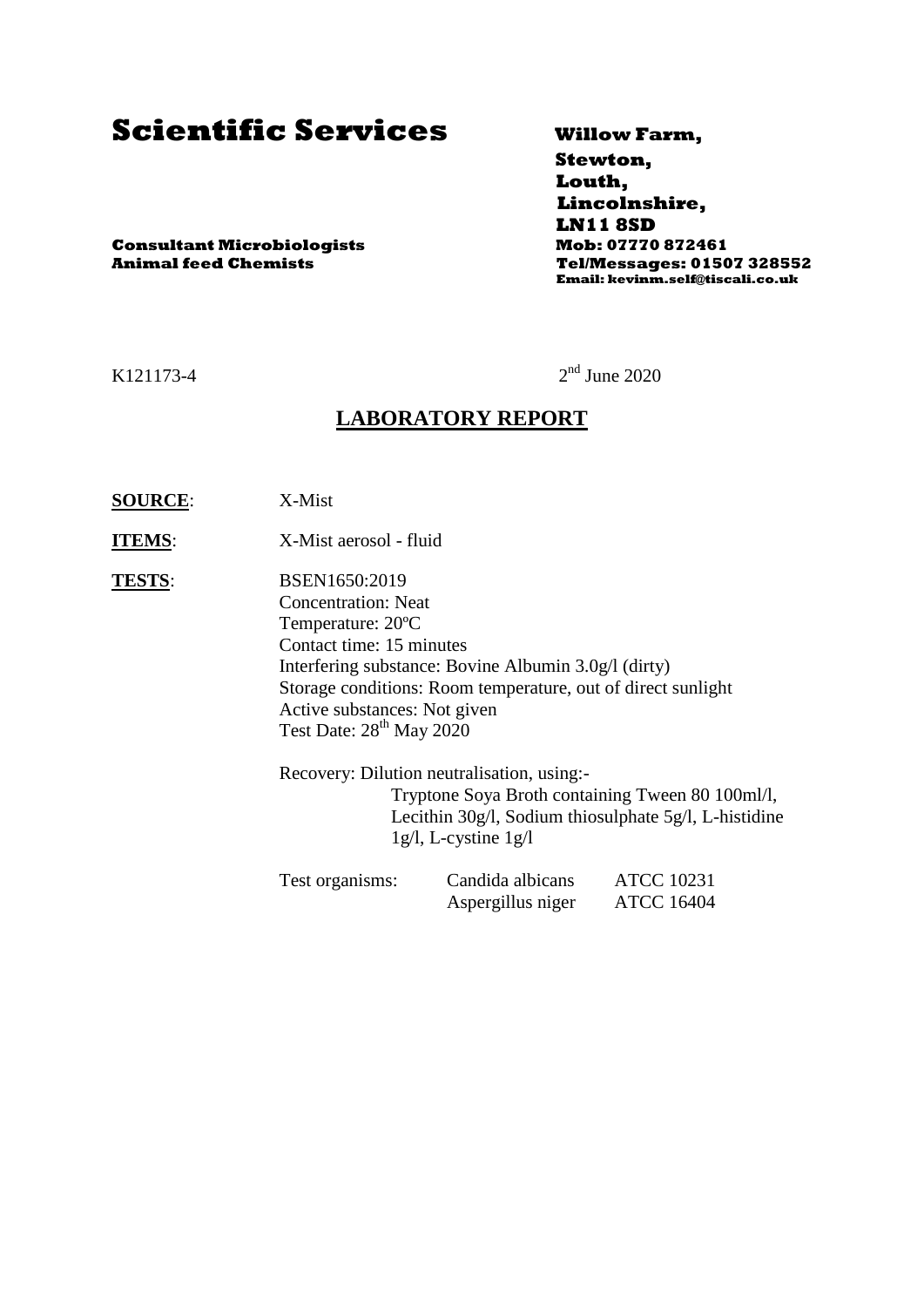#### **SUMMARY & CONCLUSIONS:**

#### K121173-4

| Organism                               | <b>Control</b> | X-Mist aerosol -<br>fluid | <b>Log Reduction</b> |
|----------------------------------------|----------------|---------------------------|----------------------|
| Candida albicans<br><b>ATCC 10231</b>  | 2.53x10E6      | $<$ 10 ( $<$ 140)         | $>5.40$ ( $>4.25$ )  |
| Aspergillus niger<br><b>ATCC 16404</b> | 2.01x10E6      | $<$ 10 ( $<$ 140)         | >5.30(>4.15)         |

All test results below 140 (1.4x10 E2) are required to be reported as <140.

The sample complies with the criteria of BSEN1650:2019 (log 4 reduction) after 15 minutes contact, against Candida albicans and Aspergillus niger under the test conditions stated.

 *KMSelf*

**K.M.Self, M.B.I.C.Sc.,M.R.S.P.H,.A.M.S.B.** 

**Proprietor: K M Self, M.R.S.P.H.,M.B.I.C.Sc.,A.M.S.B., Member of the Society for General Microbiology, Participating in the National Agricultural Check Sample Service**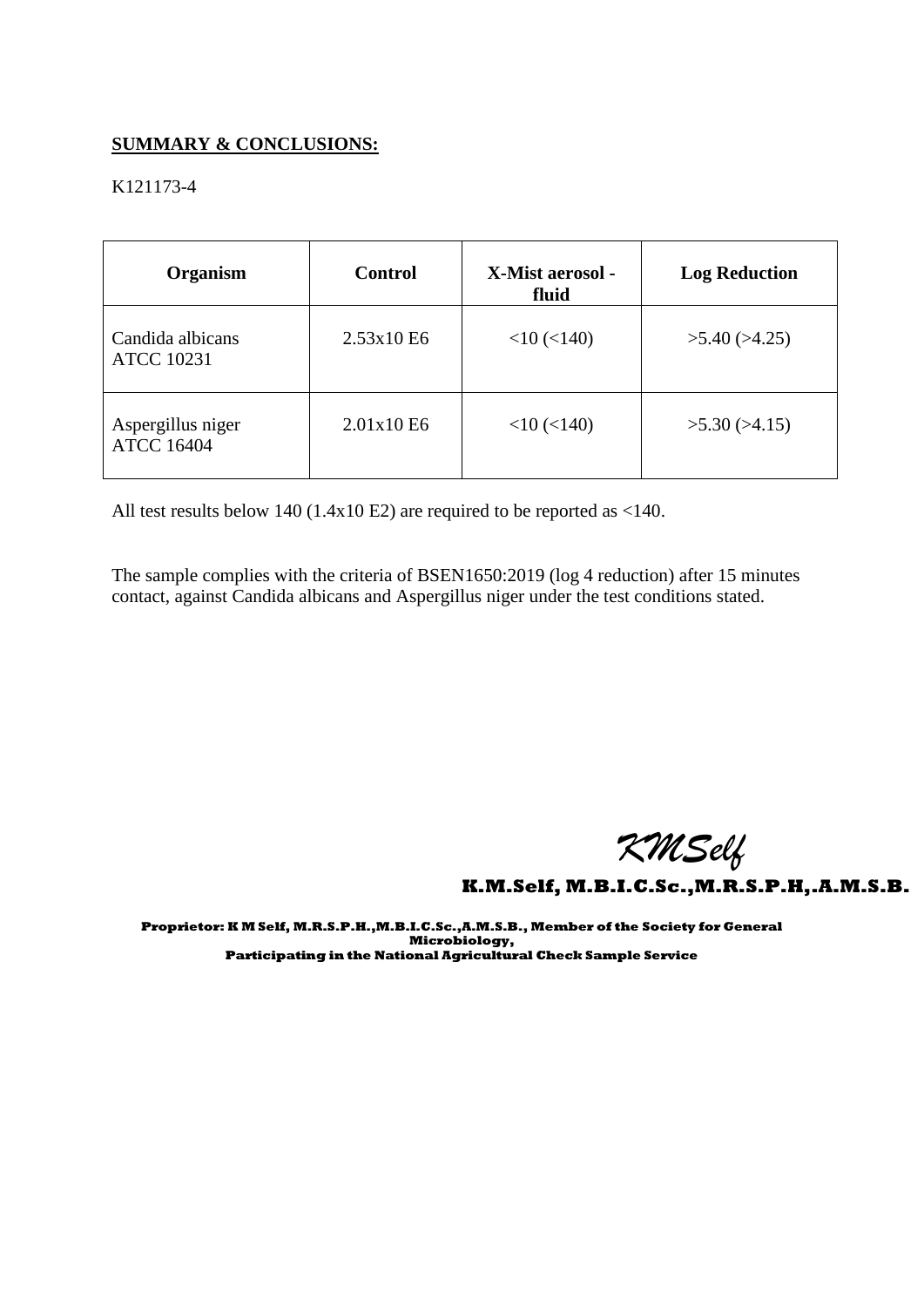## **Detailed Results** K121173-4 X-Mist aerosol - fluid

## Candida albicans ATCC 10231

|                        | Test Suspension $(N + No)$                 |              |                                                         |                              |
|------------------------|--------------------------------------------|--------------|---------------------------------------------------------|------------------------------|
| ${\bf N}$              | $V_{C1}$                                   | $\rm V_{C2}$ |                                                         |                              |
| $10^{-5}$<br>$10^{-6}$ | 268<br>22                                  | 240<br>26    | Weighted Mean = $2.53x10E7$<br>$No = N/10 = 2.53x10 E6$ | $log = 7.40$<br>$log = 6.40$ |
| Test (Na)              |                                            |              |                                                         |                              |
| $V_{C1}$               | Vc2                                        | mean         |                                                         |                              |
| $\leq$ 1               | $\leq$ 1                                   | <1           | $Na = mean x 10 = 10$                                   | $log = <1$                   |
| Log Reduction          |                                            |              | (<140)                                                  | (<2.15)                      |
| $>5.40$ ( $>4.25$ )    |                                            |              |                                                         |                              |
|                        | <b>Validation &amp; Controls</b>           |              |                                                         |                              |
|                        | <b>Validation Suspension (Nvo)</b>         |              |                                                         |                              |
| $V_{C1}$               | Vc2                                        | mean         |                                                         |                              |
| 60                     | 64                                         | 62           |                                                         |                              |
|                        | <b>Experimental Conditions Control (A)</b> |              |                                                         |                              |
| $V_{C1}$               | Vc2                                        | mean         |                                                         |                              |
| 63                     | 59                                         | 61           |                                                         |                              |
|                        | <b>Neutraliser Toxicity Control (B)</b>    |              |                                                         |                              |
| $V_{C1}$               | $V_{C2}$                                   | mean         |                                                         |                              |
| 60                     | 55                                         | 57.5         |                                                         |                              |
|                        | Dilution Neutralisation Control (C)        |              |                                                         |                              |
| $V_{C1}$               | Vc2                                        | mean         |                                                         |                              |
| 56                     | 61                                         | 58.5         |                                                         |                              |